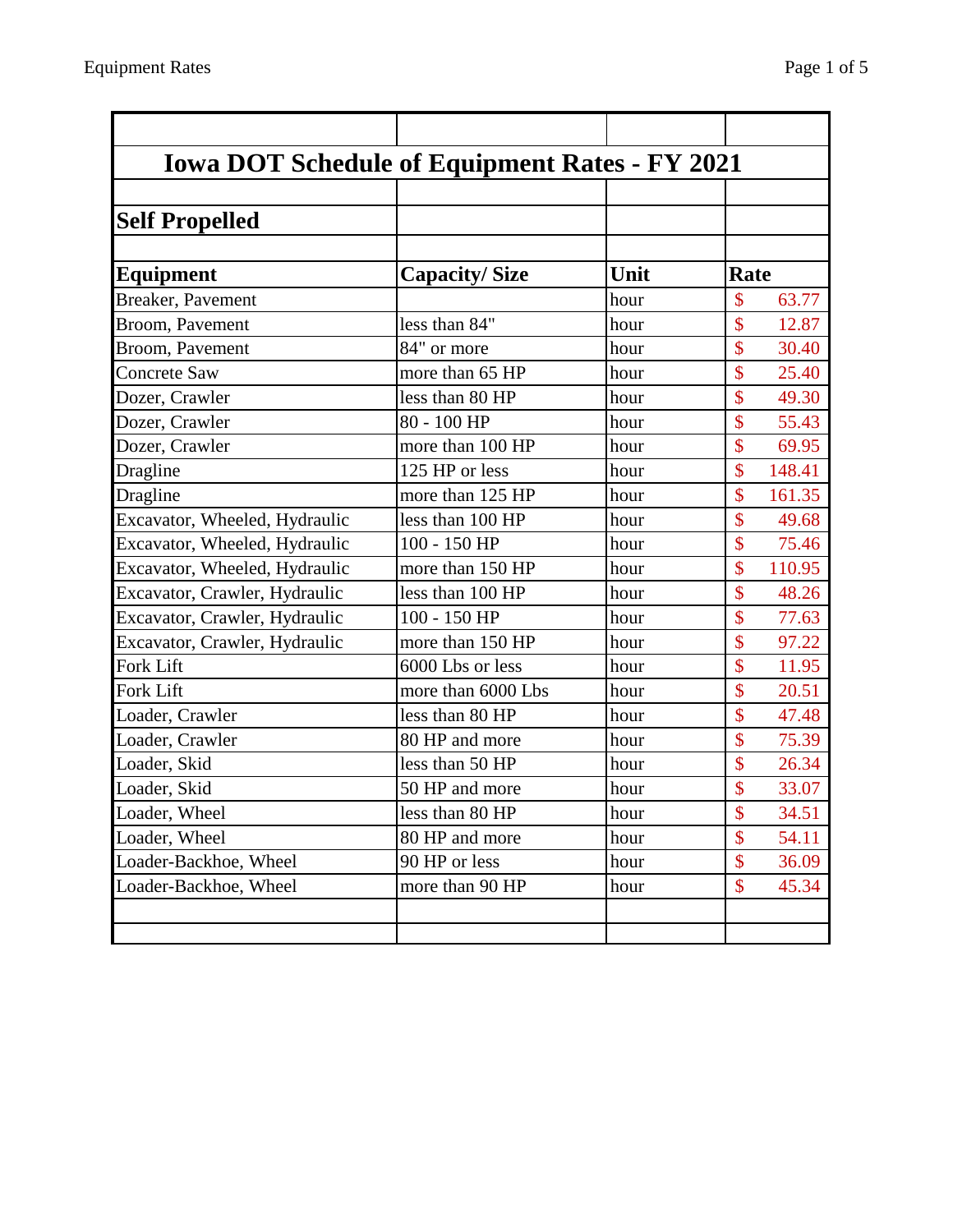| <b>Self Propelled (continued)</b>   |                          |      |                         |
|-------------------------------------|--------------------------|------|-------------------------|
|                                     |                          |      |                         |
| <b>Equipment</b>                    | <b>Capacity/Size</b>     | Unit | <b>Rate</b>             |
| <b>Motor Grader</b>                 | less than 135 HP         | hour | $\mathcal{S}$<br>49.13  |
| <b>Motor Grader</b>                 | 135 HP or more           | hour | \$<br>75.92             |
| Paver, Asphalt                      | less than 10' screed     | hour | \$<br>150.84            |
| Paver, Asphalt                      | 10' screed or more       | hour | \$<br>192.18            |
| Paver, Concrete Slip Form           | 10' or less              | hour | \$<br>92.90             |
| Paver, Concrete Slip Form           | more than 10'            | hour | $\mathsf{\$}$<br>282.60 |
| Pulverizer/Scarifier/Road Reclaimer |                          | hour | \$<br>521.05            |
| Rear Discharge Conc Transit Mixer   |                          | hour | $\mathsf{\$}$<br>92.49  |
| Road Widener                        |                          | hour | \$<br>131.45            |
| Roller, Rubber Tire                 | 7 wheel or less          | hour | \$<br>66.71             |
| Roller, Rubber Tire                 | more than 7 wheel        | hour | \$<br>70.99             |
| Roller, Steel Drum                  | less than 40" drum width | hour | \$<br>23.94             |
| Roller, Steel Drum                  | 40 - 67" drum width      | hour | \$<br>63.84             |
| Roller, Steel Drum                  | more than 67" drum       | hour | \$<br>86.20             |
| Roller, Sheep's Foot                | 40 - 67" drum            | hour | \$<br>40.02             |
| Roller, Sheep's Foot                | more than 67" drum       | hour | \$<br>57.70             |
| Scraper                             | 11 CY or less            | hour | \$<br>136.73            |
| Scraper                             | 11 - 21 CY               | hour | \$<br>209.55            |
| Scraper                             | more than 21 CY          | hour | $\mathbf{\$}$<br>224.67 |
| Spreader, Chip                      | 10' or less              | hour | $\mathbf{\$}$<br>81.40  |
| Spreader, Chip                      | more than 10'            | hour | \$<br>115.04            |
| <b>Street Sweeper</b>               | Single Engine            | hour | $\mathbf{\$}$<br>75.60  |
| Tractor                             | less that 50 HP          | hour | \$<br>21.42             |
| <b>Tractor</b>                      | 50-70 HP                 | hour | $\mathbf{\$\}$<br>22.28 |
| <b>Tractor</b>                      | more than 70 HP          | hour | \$<br>24.96             |
| Tractor & Mower                     |                          | hour | \$<br>35.02             |
| Trencher                            | 48" or less trench depth | hour | $\mathbf{\$\}$<br>19.91 |
| Trencher                            | more than 48" depth      | hour | \$<br>31.36             |
|                                     |                          |      |                         |
|                                     |                          |      |                         |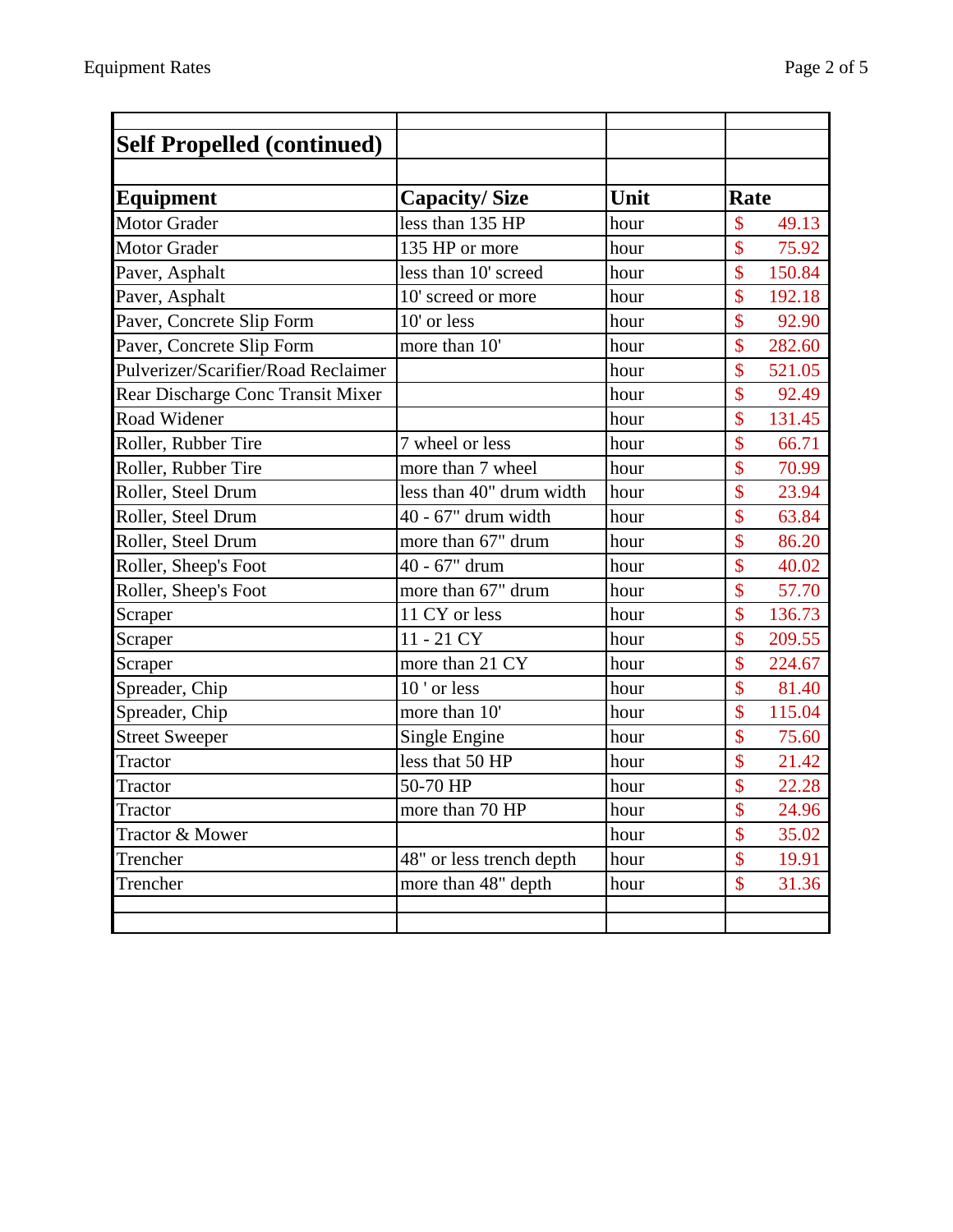| <b>Self Propelled (continued)</b> |                                     |      |                             |
|-----------------------------------|-------------------------------------|------|-----------------------------|
| <b>Equipment</b>                  | <b>Capacity/Size</b>                | Unit | Rate                        |
| Truck, Dump                       | Single Axle                         | hour | \$<br>43.80                 |
| Truck, Dump                       | <b>Tandem Axle</b>                  | hour | \$<br>57.81                 |
| Truck, Dump                       | <b>Triple Axle</b>                  | hour | \$<br>91.45                 |
| Truck, Flatbed                    | Single Axle                         | hour | \$<br>37.49                 |
| Truck, Flatbed                    | <b>Tandem Axle</b>                  | hour | \$<br>52.49                 |
| Truck, Fuel                       |                                     | hour | $\mathcal{S}$<br>35.23      |
| Truck, Pick-up or Van or SUV      | $1/2$ or $3/4$ Ton, $4 \times 2$    | hour | \$<br>12.70                 |
| Truck, Pick-up or Van or SUV      | $1/2$ OR 3/4 Ton, 4 X 4             | hour | $\mathcal{S}$<br>15.57      |
| Truck, Pick-up or Van             | 1 ton, $4 \times 2$ or $4 \times 4$ | hour | \$<br>19.38                 |
| Truck, Tractor                    | 30,000 Lbs or less                  | hour | $\mathcal{S}$<br>37.71      |
| Truck, Tractor                    | $>$ 30,000 & < 50,000 Lbs           | hour | $\mathcal{S}$<br>62.41      |
| Truck, Tractor                    | more than 50,000 Lbs                | hour | $\mathbf{\hat{S}}$<br>70.73 |
| Truck, Water                      | 2500 Gal or less                    | hour | $\mathbf{\hat{S}}$<br>35.74 |
| Truck, Water                      | more than 2500 Gal                  | hour | $\mathcal{S}$<br>47.99      |
|                                   |                                     |      |                             |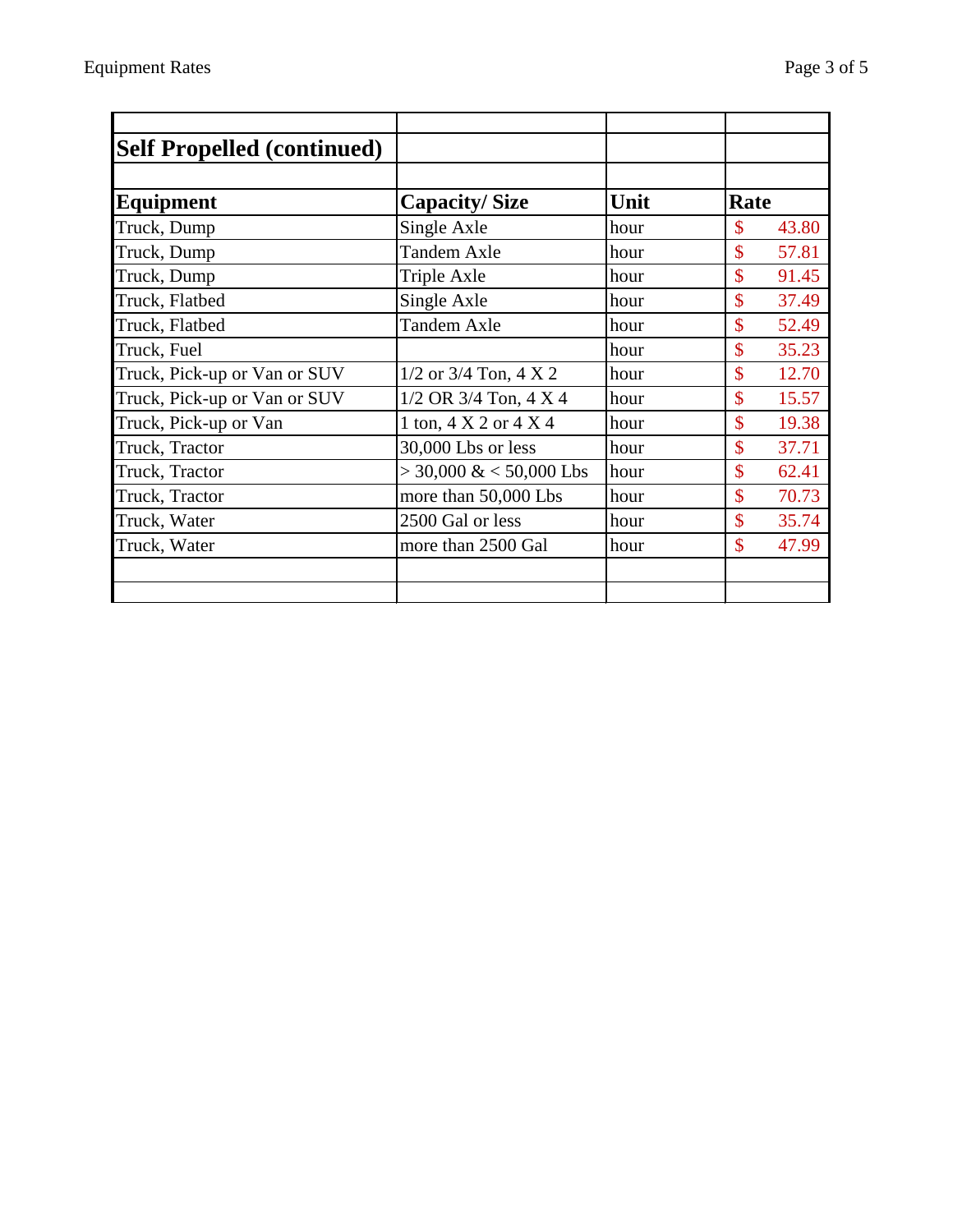| Non-self Propelled, Motorized, over \$5,000.00                                                                        |                      |      |                        |
|-----------------------------------------------------------------------------------------------------------------------|----------------------|------|------------------------|
|                                                                                                                       |                      |      |                        |
| Equipment                                                                                                             | <b>Capacity/Size</b> | Unit | Rate                   |
| Air Compressor                                                                                                        | 125 - 200 CFM        | hour | \$<br>16.48            |
| Air Compressor                                                                                                        | more than 200 CFM    | hour | \$<br>27.47            |
| <b>Asphalt Distributor</b>                                                                                            | 1600 Gal or less     | hour | \$<br>32.79            |
| <b>Asphalt Distributor</b>                                                                                            | more than 1600 Gal   | hour | \$<br>33.64            |
| Breaker, Pavement, Attachment only                                                                                    |                      | hour | \$<br>11.02            |
| <b>Brush Chipper</b>                                                                                                  | 7" or less           | hour | \$<br>16.49            |
| <b>Brush Chipper</b>                                                                                                  | >7" < 16"            | hour | \$<br>24.16            |
| <b>Brush Chipper</b>                                                                                                  | 16" or more          | hour | \$<br>32.41            |
| Chainsaw                                                                                                              | 15" or less bar      | hour | \$<br>2.37             |
| Chainsaw                                                                                                              | over 15" bar         | hour | \$<br>4.76             |
| Compactor, Towed, Rubber Tired                                                                                        |                      | hour | \$<br>19.24            |
| Compactor, Towed, Sheepsfoot                                                                                          |                      | hour | \$<br>25.26            |
| Generator                                                                                                             | <b>5 KW</b>          | hour | \$<br>9.92             |
| Generator                                                                                                             | 15 KW                | hour | \$<br>14.18            |
| Generator                                                                                                             | <b>40 KW</b>         | hour | \$<br>22.81            |
| Generator                                                                                                             | <b>75 KW</b>         | hour | \$<br>37.54            |
| Generator                                                                                                             | 100 KW               | hour | \$<br>44.07            |
| Generator                                                                                                             | 150 KW               | hour | \$<br>61.92            |
| Generator                                                                                                             | <b>200 KW</b>        | hour | \$<br>67.70            |
| Generator                                                                                                             | 300 KW               | hour | \$<br>100.56           |
| Generator                                                                                                             | 400 KW               | hour | \$<br>154.05           |
| Generator                                                                                                             | 500 KW               | hour | \$<br>180.09           |
| Generator                                                                                                             | 700 KW               | hour | \$<br>233.17           |
| <b>Mud Jacking Equipment</b>                                                                                          | Under 27.9 GPM       | hour | $\mathbf{\$\}$<br>8.63 |
| <b>Mud Jacking Equipment</b>                                                                                          | 28 to 59.9 GPM       | hour | \$<br>18.59            |
| Mud Jacking Equipment                                                                                                 | 60 GPM & Over        | hour | \$<br>32.18            |
| Mulcher, Trailer Mtd                                                                                                  |                      | hour | \$<br>15.33            |
| <b>Pole Chain Saw</b>                                                                                                 |                      | hour | \$<br>3.13             |
| Pump, Water                                                                                                           | 2" or less           | hour | \$<br>8.36             |
| Pump, Water                                                                                                           | more than 2"         | hour | \$<br>10.55            |
| Rates for Non-self Propelled Equipment does not include the cost of Trucks or Trailers for mounting where applicable. |                      |      |                        |
|                                                                                                                       |                      |      |                        |
|                                                                                                                       |                      |      |                        |